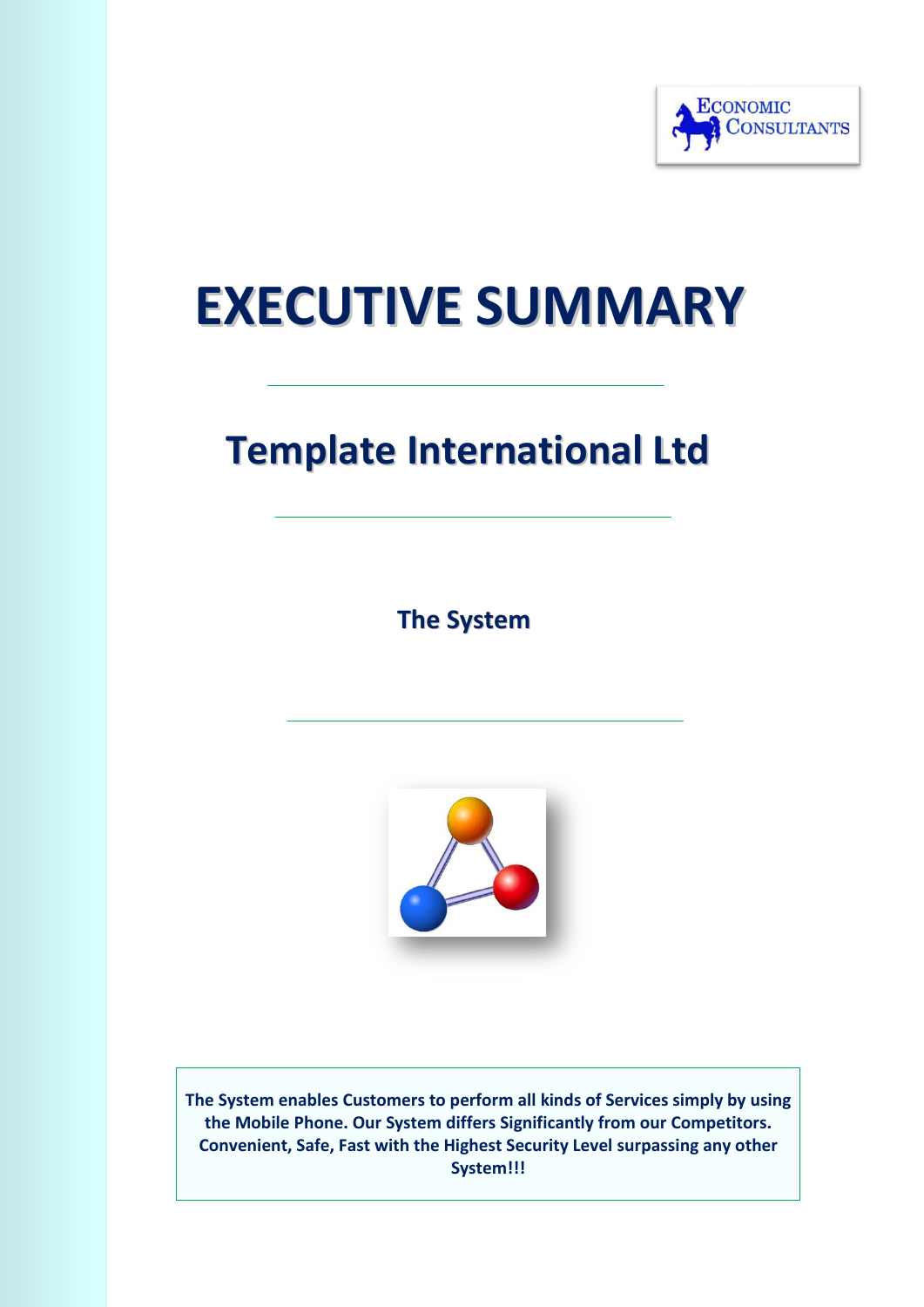

### **Executive Summary**

*Template International Ltd* is the developer and owner of a new, unique, and proprietary **technology** and related solutions**,** which can be applied to a variety of domestic, commercial, and industrial uses.

Following the success of an early pilot, the company has contracts with four significant organisations for targeted commercial installations in the market. The success of these pilots will result in the profitable rollout of the solutions throughout these organisations, and will allow for the full commercialisation of *our* solutions.

On completion of the installations the business has a number of additional and immediate opportunities in Scandinavia, Main Land Europe, and the UK, which will be addressed through its planned rollout strategy, with ultimately distribution scheduled in the rest of the world.

#### **Investment Opportunity Pre-Pilot;**

The Company has previously secured early funding to evolve the technology from a laboratory project in to a fully executable solution. Further to this success *Template International Ltd* is now looking to raise a further £ 750.000 through a second tranche lacing. These funds will be used to execute the delivery of the four installations and initial rollout of the solutions in the organisations. *For this Template International Ltd* is offering 25% of its share capital.

#### **Investment Opportunity Post Pilot**

In order to complete the full commercial rollout in each pilot organisation and more specifically address the immediate expansion opportunities in the UK and the planned international expansion activities, Template International Ltd will seek to raise additional funds of circa £5.0 million through a third tranche in Q2/Q3 2012, with an expected market capitalisation of £0-000.000.

This unique, highly profitable, 'clean- tech' investment opportunity offers:

- œ Multi-billion dollar business opportunity – several huge addressable markets
- ٠ Strong, unique (patent pending) technology underpinning proprietary solutions
- Unique and ongoing R & D lead by world class experts in the field of water and waste water research.
- Significant ongoing scope for both product and market diversification.
- A high margin, highly profitable recurring revenue business model.
- Strong and highly experienced management team.

#### **The Company**

S.

*Template International Ltd* is a privately held limited liability corporation, incorporated in London, UK, on 15.10.2009, company registration no. 1234 5678, with issued share capital of £ 0.000.000. *The Company* has representative offices in London and Stockholm. The founder is very well known for his entrepreneurial work and strategic management.

Copyright© Economic Consultants. On no account may this Document (or any part of it) be copied, disclosed, or made available to any person other than the recipient to whom it is addressed. No representation, warranty or undertaking, express or implied, is or will be made or given and no responsibility or liability is or will be accepted by partners in Template AS or by any of their respective subsidiaries, affiliates, representatives, partners, directors, officers, employees, agents or advisers (the "Representatives") in relation to the accuracy or completeness of this Document or any other written or oral information made available in connection with the Document. Any responsibility or liability for any such information is expressly disclaimed.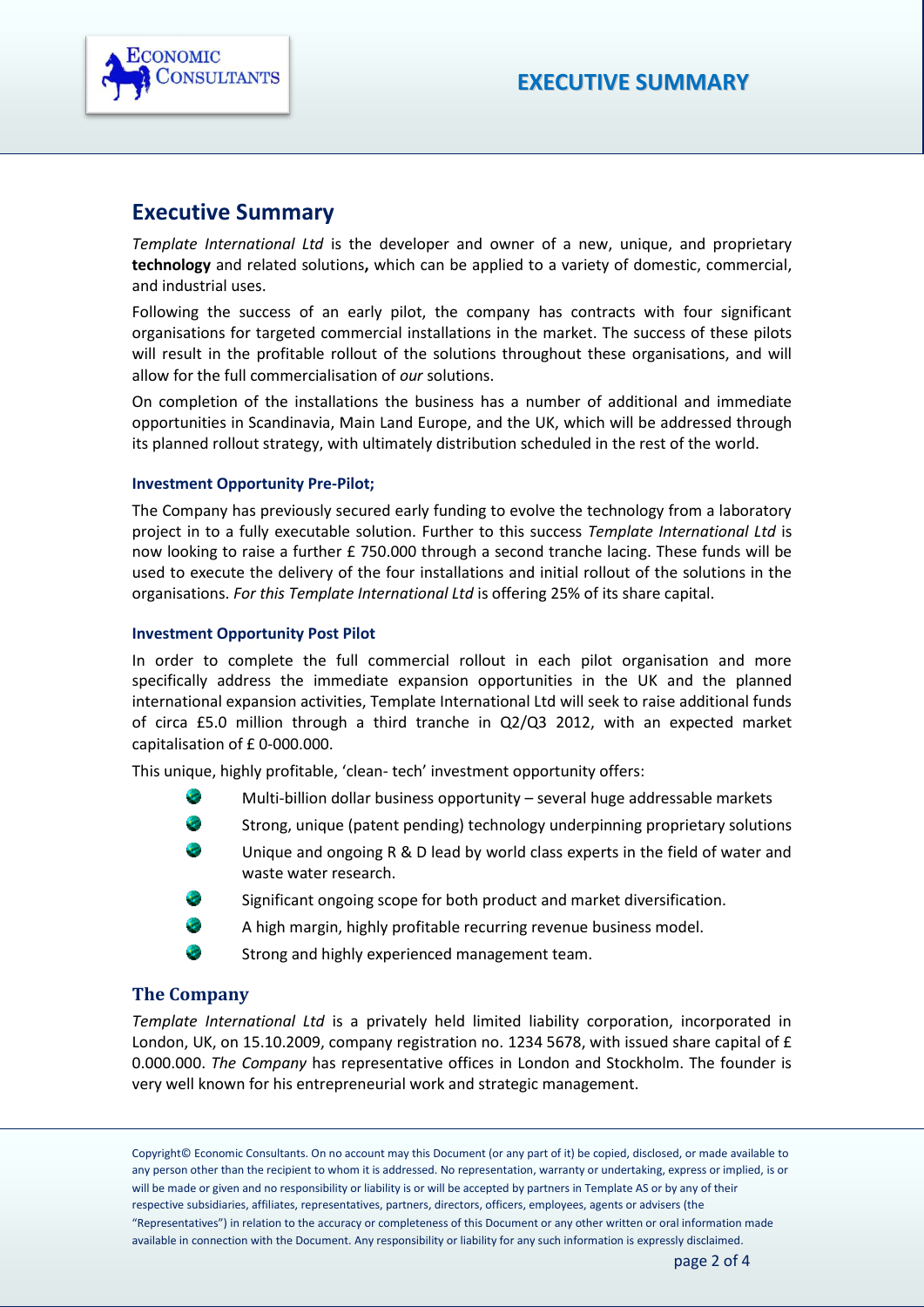

He is supported by NN as Head of Technology. He is famous for his comprehensive knowledge on water purification, where he holding a professorship. Lars Johan Myrtroen is joining as CEO and with a wealth of experience in funding and globalisation.

#### **The Technology**

Template International Ltd owns new and proprietary technologies and solutions (patent pending). The underlying scientific principles for Template International Ltd's technologies have been known for some time. Template International Ltd has improved on and innovated around these underlying scientific principles, resulting in Template International Ltd's own proprietary and unique technologies and solutions.

*Template International Ltd's* solutions match requirements in several huge addressable markets – including potable water (drinking water) and pool water disinfection. These two markets both represent multi-billion dollar opportunities, and pool water is Template International Ltd's commercial focus going forward in 2011.

*Template International Ltd's* R&D – predominantly carried out at Template International Ltd's R&D HQ in Oxford, involves experts at ABC – the largest independent research organization in Scandinavia – and experts at the University of Natural Sciences and Technology. Template International Ltd's plan is to expand this cooperation going forward, as well as establish cooperation with other research institutions and corporations internationally.

#### **The Products**

Template International Ltd's solutions are based on Template International Ltd's proprietary and patent pending technology.

#### **Corporate Strategy**

Pilot sales confirm that our strategy will be successful. There are five key elements to our strategy;

#### **Financial Projections**

Net profits are projected at ........Cashflow will turn positive by month XY and the potential surplus will reach .........Funding requirements peak at .......... On a realistic appraisal............pushing the potential return on equity to........... in 2015, giving itself five years of successful business plan execution in order to develop and scale up a global business leading up to a higher valuation IPO – the preferable exit strategy for Template International Ltd's founders and investors.

The management team driving Template International Ltd forward consists of proven and experienced entrepreneurs and experts.

Copyright© Economic Consultants. On no account may this Document (or any part of it) be copied, disclosed, or made available to any person other than the recipient to whom it is addressed. No representation, warranty or undertaking, express or implied, is or will be made or given and no responsibility or liability is or will be accepted by partners in Template AS or by any of their respective subsidiaries, affiliates, representatives, partners, directors, officers, employees, agents or advisers (the "Representatives") in relation to the accuracy or completeness of this Document or any other written or oral information made available in connection with the Document. Any responsibility or liability for any such information is expressly disclaimed.